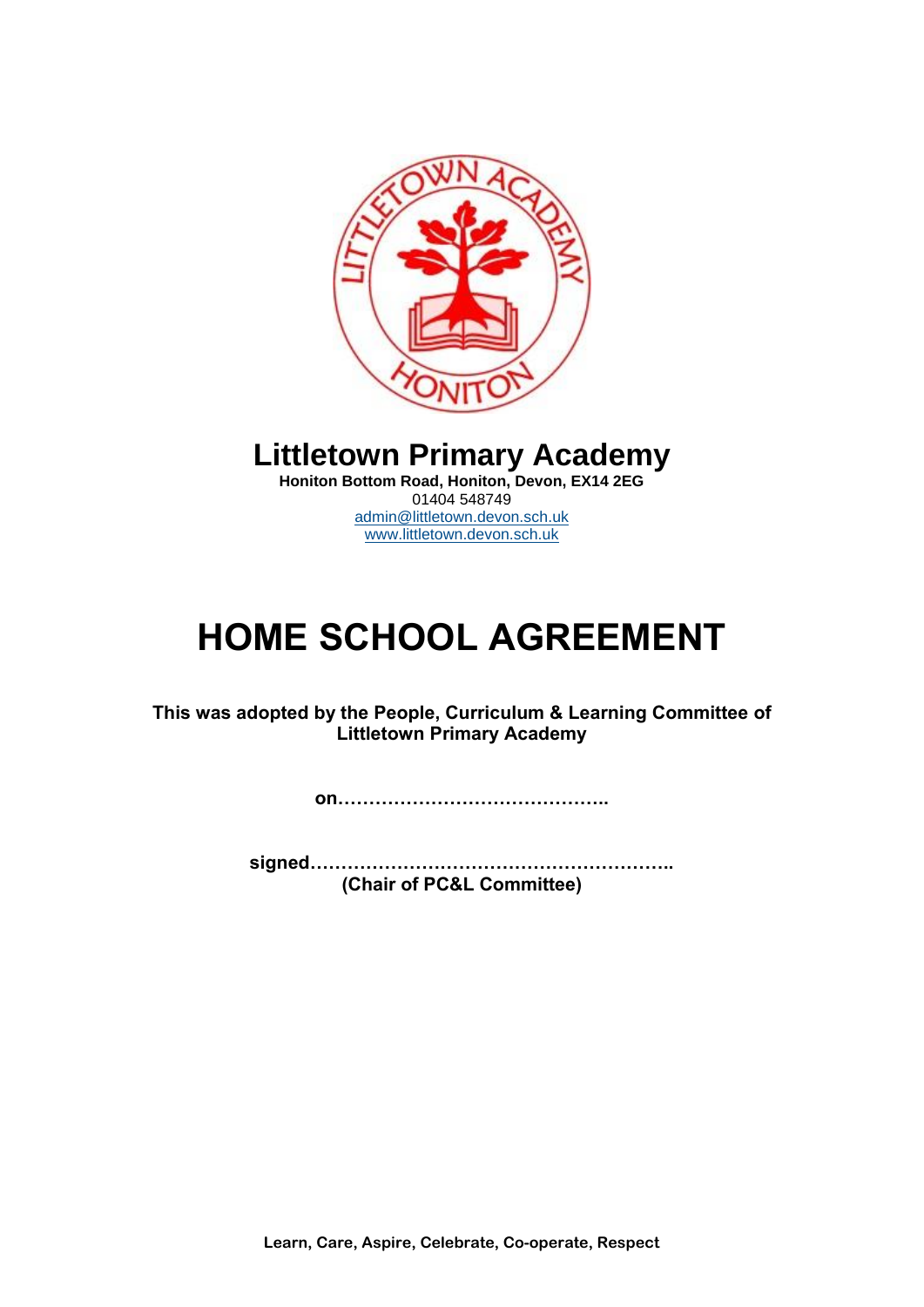# **Background Information**

Littletown Primary Academy is a community primary school situated in the market town of Honiton in East Devon. The population of Honiton Parish is approximately 11,000 and the 2001 census shows 99% of the population is white. The school roll is currently over 400 children aged between 5 and 11. There is a school nursery for children aged between 3 and 5.

# **Legal Requirement**

There is a statutory requirement for all schools to have a written Home-School Agreement. The School's agreement is attached at Appendix 1. Under the 2004 Children Act schools are required to respond to the Every Child Matters agenda; the Home-School agreement supports the following objectives:

- Children develop positive relationships and choose not to bully or discriminate
- Children are ready for school
- Children attend and enjoy school

# **Aim of the Home-School Agreement**

Littletown Primary Academy aims to foster a partnership between staff, children and parents/carers to enable children to have a positive school experience.

### **Values Framework**

The Home-School Agreement is underpinned by the 'Aims and Values' of Littletown Primary Academy; these are set out in the agreement.

#### **Content**

The Home-School Agreement will provide information to children and parents/carers about the expectations the school has of them and that they may have of the school.

The agreement will be signed by the class teacher, child and parent/carer to confirm each person's agreement to their responsibilities.

#### **Organisation**

The Home-School Agreement is sent to the parents/carers when the child enters the school. Once signed, it will be kept as part of the child's school file, which held in the school office.

#### **Monitoring and Review of this Policy**

The Principal will report to Governors on the effectiveness of this policy on an ad hoc basis, but at least once every three years.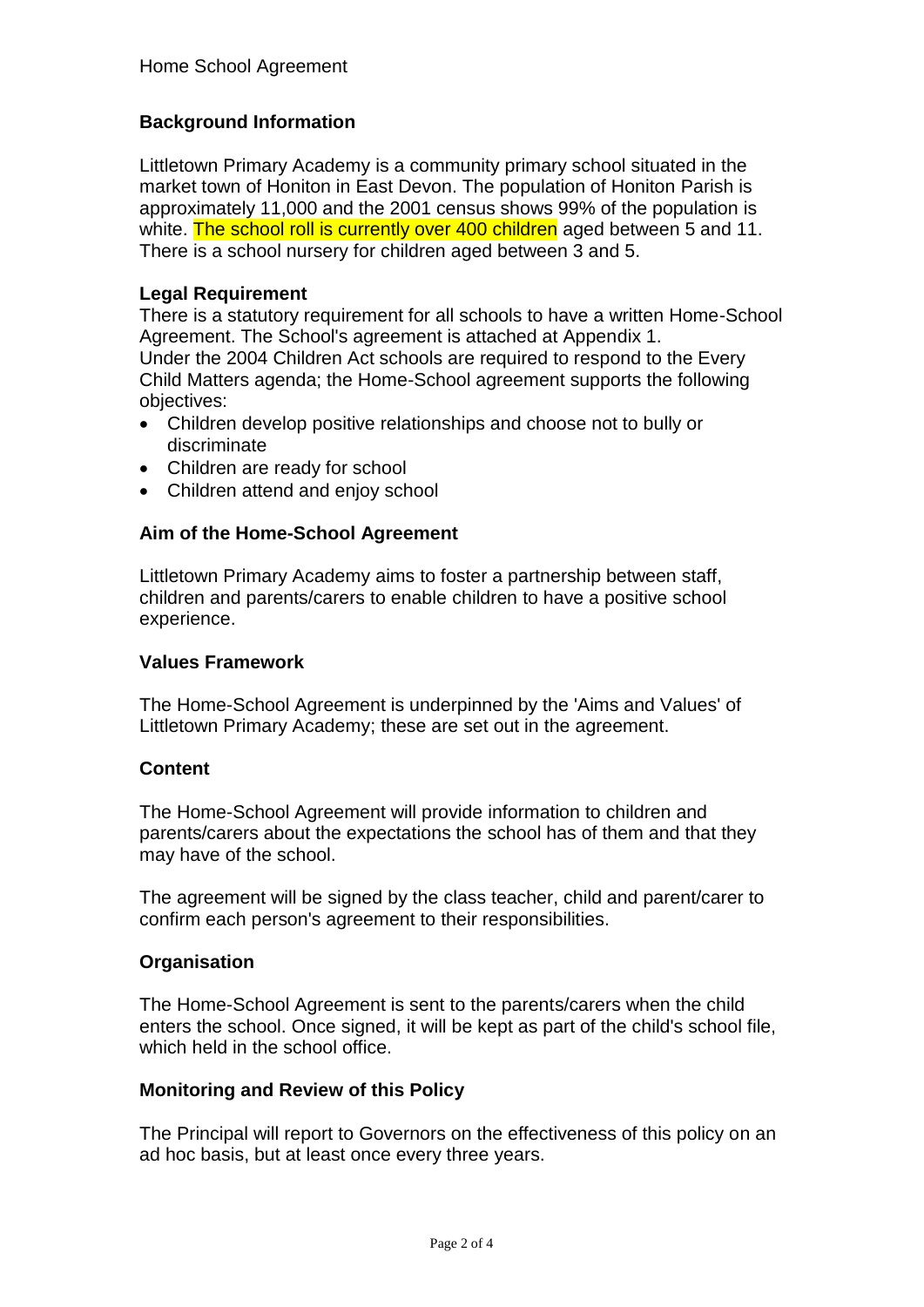#### The School

#### We will:

- Provide high quality teaching and learning
- Provide a broad and balanced curriculum for all children.
- Encourage children's learning to help them achieve their best.
- Encourage children to take care of each other and their surroundings.
- Provide a friendly, safe environment for all children.
- Set homework appropriate for the age and ability of each child.
- Inform parents of their child's progress.
- Provide opportunities to share concerns and achievement with parents.
- Ensure appropriate provision for children's individual needs
- Ensure that your child experiences a range of high quality learning experiences

Teacher's Signature ……………………

#### The Child

#### I will:

- Come to school on time, be ready to learn and allow others to learn.
- Bring all the things I need every day for school.
- Wear my school uniform properly and keep it tidy and clean.
- Try to work as hard as I can in class.
- Make sure I'm kind to other people and respect their beliefs.
- Look after the school and everything in it, respecting everyone's belongings.
- Walk quietly and sensibly inside the building.
- Take letters and other notes home and make sure I remember to give all notes to my parents.
- Remember to share with my parents what I do at school.
- Tell a grown up if I have any worries or concerns

Print Child's Name …………………………

Child's Signature ……………………… (optional to be completed at parent's discretion)

#### The Family

#### We will:

- Make sure our child arrives at school on time.
- Make sure our child attends regularly; provide a note of explanation if our child is absent and a 'phone call or message on the first morning of absence.
- Attend Termly Learning Conferences meetings to discuss our child's progress.
- Encourage our child to complete homework including regular reading.
- Support the school's dress code, including PE kit and naming all outer garments.
- Support the school's code of good behaviour.
- Let the school know about any concerns or problems that might affect our child's work or behaviour.

Parent's Signature …………………………..